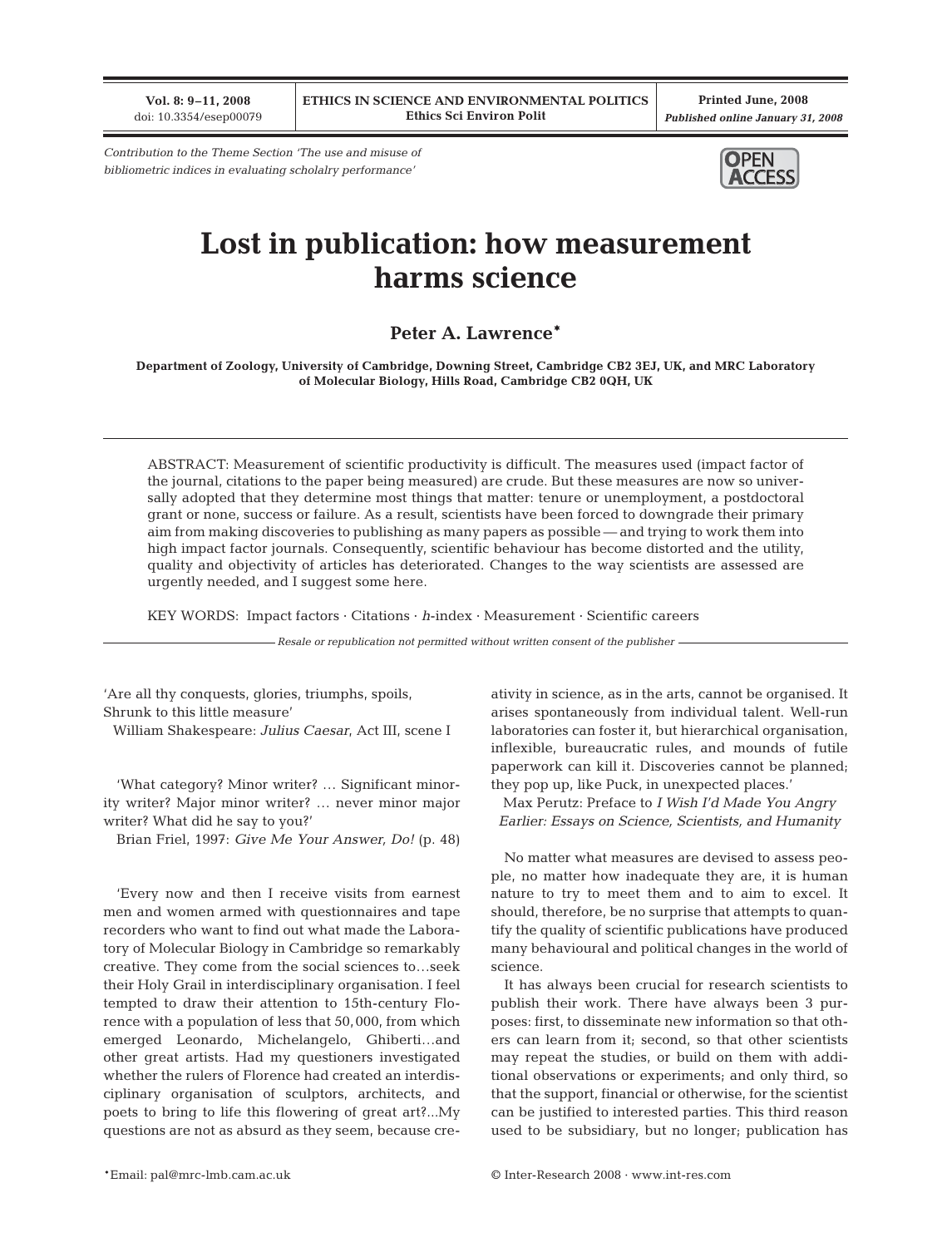become the main goal because it is the scientist's lifeline (Lawrence 2003). This enormous change in emphasis has damaged the practice of science, has transformed the motivation of researchers, changed the way results are presented and reduced the accuracy and accessibility of the scientific literature.

Let me explain: if you need to publish because you need a meal ticket, you must publish when you are hungry, not when the work is completed or when it is comprehensible or valuable. This explains, for example, why many PhD projects are published in an unsatisfactory way before the end of the PhD training: if the student is to stay in science after their degree is awarded they will need a grant and most grant applications require publications. These publications take time to prepare and to be accepted by journals, and this has to be added to the delay from the initial grant application to when the money comes in — meaning that many students must start preparing papers so soon that they can hardly know what they are doing! Postdocs must publish in order to get a job, and senior scientists must steadily add to their list of papers in order to renew grants or get tenure. Time and again work is submitted prematurely to journals, or projects are urgently cobbled together, or specially constructed to 'make papers' before deadlines. Skilled career scientists are learning how to package up their work in parcels of the right size so that they can be fed first to the journals and then into the maws of the granting agencies.

Then there is the question of which journal to send the work to. Since scientists are now assessed, not so much by the validity, interest or quality of the work itself, but by the impact factor of the journal (Steele et al. 2006), many, if not most scientists, spend too much time and effort thinking and worrying about publication strategy. What should one do if the paper is rejected by the journal of first choice? Is it worth having another go at the editor in the hope of changing their decision, or would it be more prudent to try another journal immediately? If another journal, then should one just send the paper off again unchanged, or should one try to put the results into a different kind of fancy dress? Maybe some other finding can be brought into the paper to give it a more up-to-date buzz. Perhaps the paper needs a link to something trendy published recently, a 'hook' as journalists call it, or a connection to a current controversy: scientists have learnt that editors also have to maintain the impact factor of their journals, and controversies can generate citations. There are so many ploys that can be tried, but they all take time and if they fail, as they often do, months are wasted and priority can be lost.

These stratagems are aimed first at editors, as it is she or he who will be deciding whether the paper should be reviewed. However, once past that hurdle, the next obstacle is the review process, and reviewers present different dangers for the skilled paper writer. One must tread very carefully here. One must make sure to quote all the 'leaders' of the field. It may well be safer to play down any results that do not fit with the perceptions of likely reviewers and may be unwise to confront contrasting results openly. The normal strategy nowadays is to ignore or hide conflicts, for bringing them into the open may be risky, as perhaps one of the reviewers may have some stake in these results (or even be responsible for them) and might be irritated. This is especially pertinent with the high impact factor journals, as editors of these journals regularly insist that the paper be praised 'enthusiastically' by every one of the reviewers and, in consequence, one equivocal review can sink the paper. However, all of these stratagems have their downside, as they usually reduce the objectivity and clarity of the arguments. Politics enervates science.

In my opinion, the growing use of the *h*-index (Hirsch 2005) — which, based on numbers of citations, tries to quantify both the productivity and impact of a scientist will lead to a dependence on, and an obsession with, citations. I predict that 'citation-fishing and citation-bartering' will become common practice (Lawrence 2007). Note that most journals are now limiting the number of references, either directly or by restricting the number of words in articles and including references in that count. Authors are thus encouraged to make inadequate or inappropriate citations. For example, it takes fewer words to refer to a single review than to several original papers that report a finding, and, since there is usually a choice of several different relevant reviews, the selection of which review to cite can easily become more political than scientific. However unjust citations may be, scientists will evaluate their own work by the citations they receive and this will lead to dubious practices. For example, scientists will claim superiority over others if they have more citations, and this will be endorsed by bean counters everywhere. As a consequence, those practising in small fields (where papers tend to be cited less) will be discouraged.

David Colquhoun's case study of Imperial College, London, analysed the consequences of embracing these measures (Colquhoun: www.dcscience.net). In that apparently benighted college each scientist is expected to produce at least 3 papers per year in which at least 1 should be in a journal with an impact factor above 5. Colquhoun persuasively argues that these requirements make no sense, pointing out, for example, that if the current measures had been applied in the past, some of their very best scientists, including Nobel Laureates, would have failed from time to time in their careers.